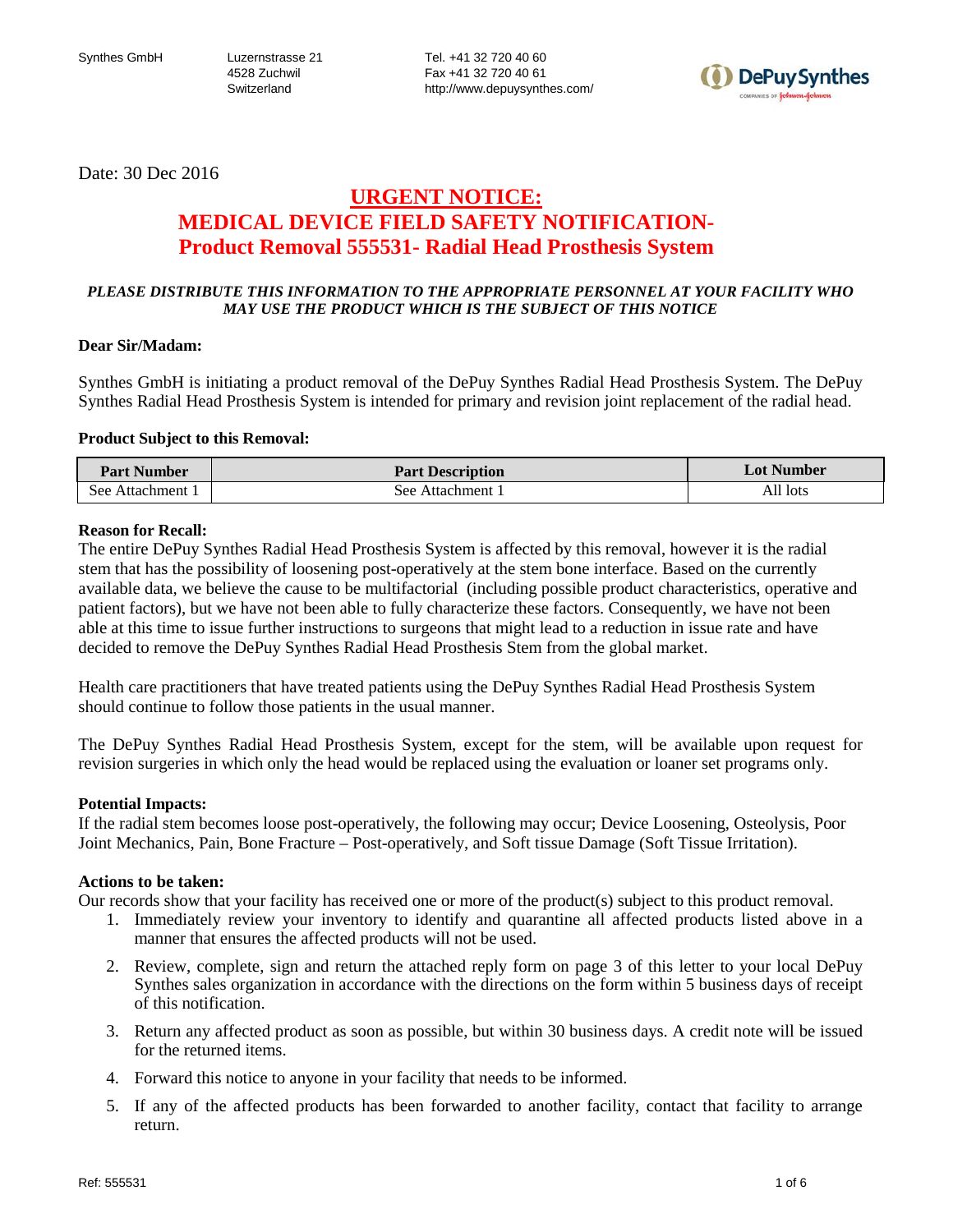Tel. +41 32 720 40 60 Fax +41 32 720 40 61 http://www.depuysynthes.com/



- 6. Maintain awareness of this notice until all products listed below have been returned to DePuy Synthes.
- 7. Keep a copy of this notice.

We apologize for any inconvenience that this product removal (recall) may create and appreciate your cooperation with our request. Should you have any inquiries please do not hesitate to contact your DePuy Synthes sales consultant.

Thank you for your attention and cooperation.

DePuy Synthes

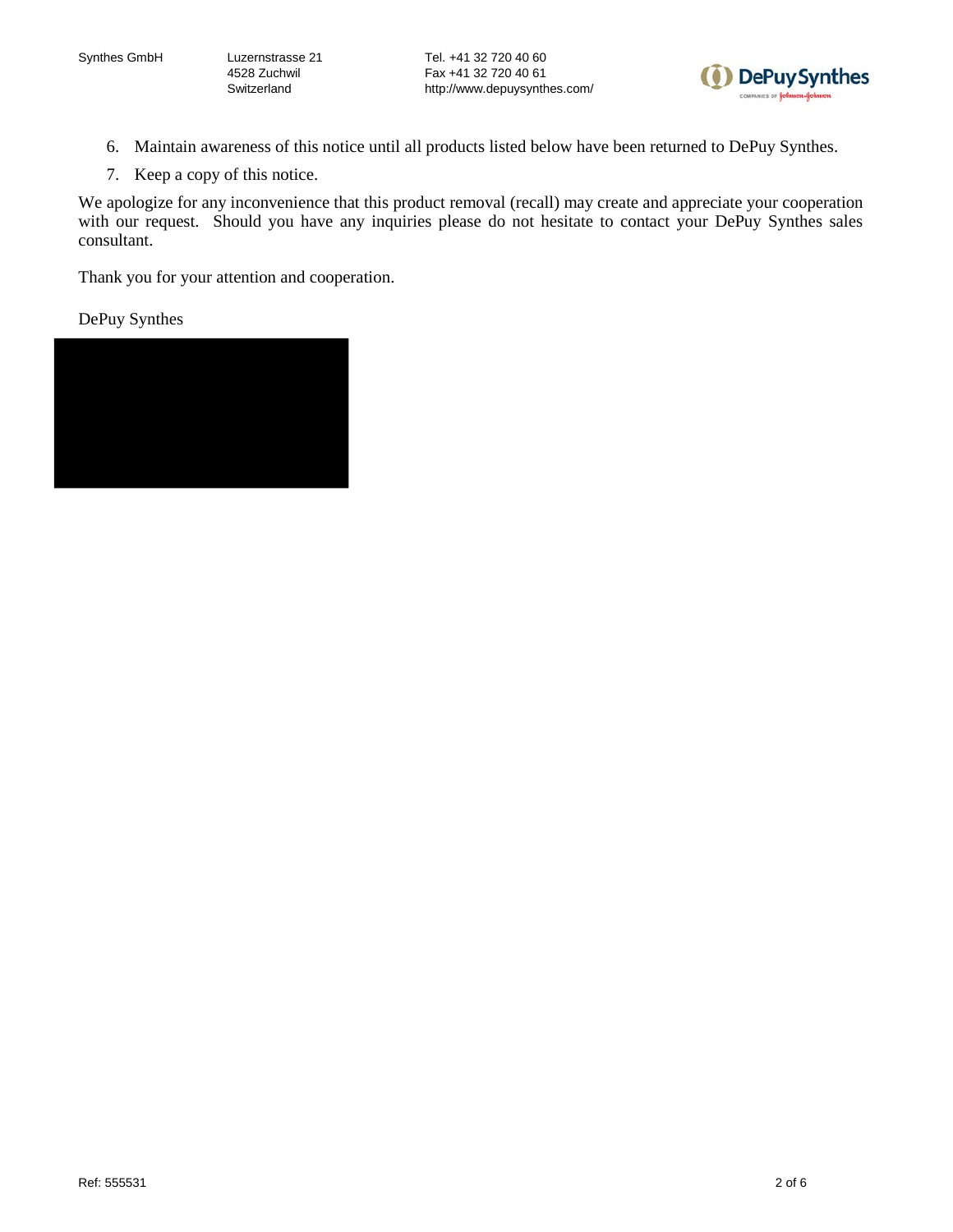

# **URGENT NOTICE: MEDICAL DEVICE FIELD SAFETY NOTIFICATION-Product Removal 555531- Radial Head Prosthesis System**

## **Verification Section**

### **Product Subject to this Removal:**

| <b>Part Number</b> | <b>Part Description</b> | <b>Lot Number</b> |
|--------------------|-------------------------|-------------------|
| See<br>Attachment  | See<br>Attachment       | All lots          |

\_\_\_\_ We have located the identified product in stock; returned quantity is documented below.

RETURNED DEVICES (Per part number including quantity):

We acknowledge receipt of this information, but do not have any identified product in stock; returned quantity is zero.

|                                                                | <b>CUSTOMER DETAILS</b> |
|----------------------------------------------------------------|-------------------------|
| <b>Facility Name:</b>                                          |                         |
| <b>Facility Address:</b>                                       |                         |
| <b>Account Number:</b>                                         |                         |
| <b>Reply Confirmation Completed by:</b><br>(Please Print Name) |                         |
| <b>Signature and Date:</b><br><b>(REQUIRED FIELD)</b>          |                         |
| <b>Title:</b><br>(Please Print)                                |                         |
| Telephone Number:<br>(Include Area Code and Extension)         |                         |
| <b>Email address:</b>                                          |                         |
| $RA$ #: (IF applicable)                                        |                         |

*The above acknowledges receipt of the subject Field Safety Notification, Product removal in reference to the Radial Head Prosthesis System.*

#### **Please complete and return this page to your local DePuy Synthes sales organization.**

Note: If the Verification Section is answered on behalf of more than one facility and/or individual, please clearly indicate the name and address of the facility and/or individual on this page of the notification.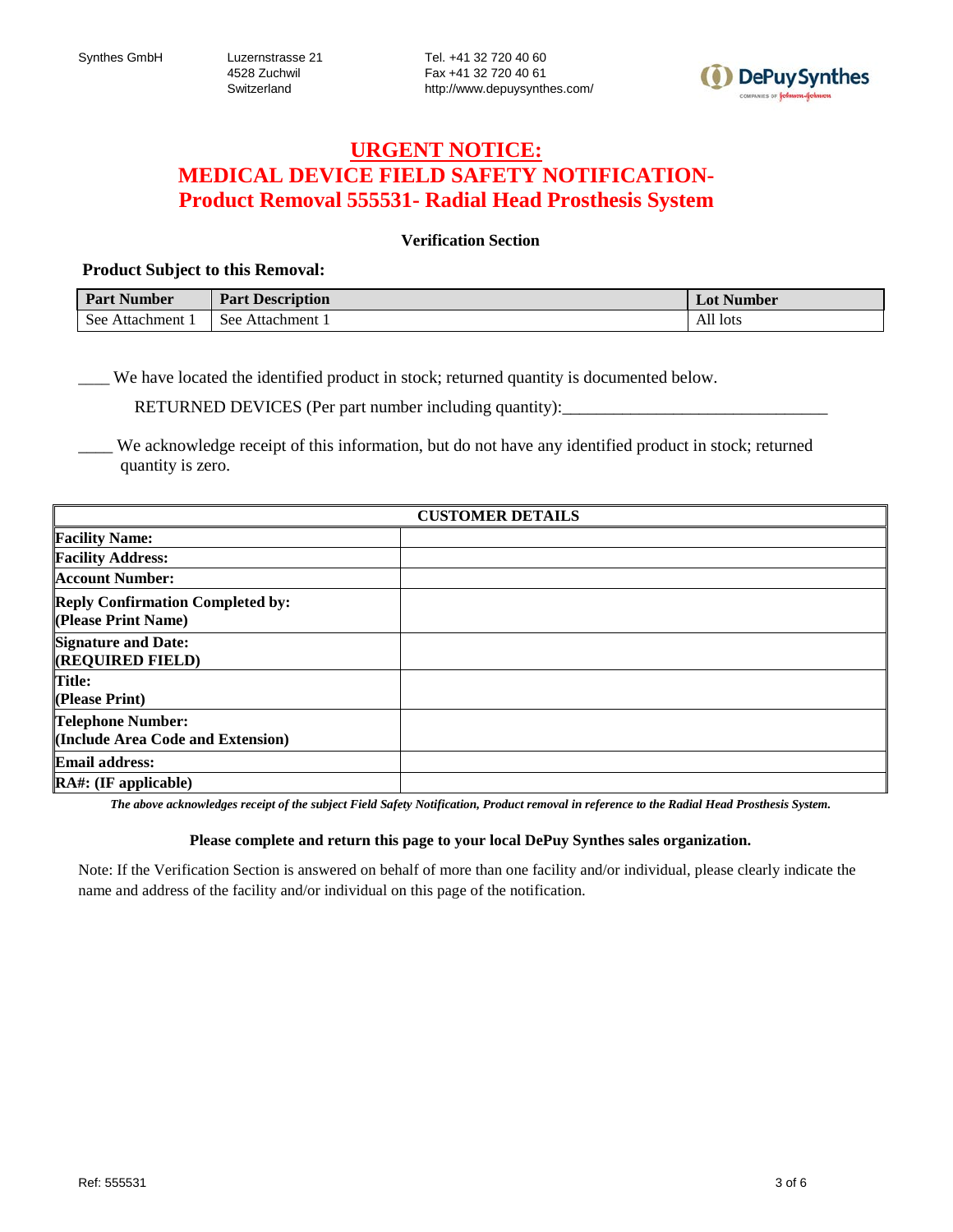Tel. +41 32 720 40 60 Fax +41 32 720 40 61 http://www.depuysynthes.com/



## **Attachment 1**

| Part number | <b>Description</b>                                 |
|-------------|----------------------------------------------------|
| 03.402.006  | 6MM STRAIGHT TRIAL RADIAL STEM 24MM                |
| 03.402.007  | 7MM STRAIGHT TRIAL RADIAL STEM 26MM                |
| 03.402.008  | 8MM STRAIGHT TRIAL RADIAL STEM 28MM                |
| 03.402.009  | 9MM STRAIGHT TRIAL RADIAL STEM 30MM                |
| 03.402.010  | 10MM STRAIGHT TRIAL RADIAL STEM/32MM               |
| 03.402.018  | 18MM TRIAL RADIAL HEAD STANDARD HEIGHT/11.5MM      |
| 03.402.020  | 20MM TRIAL RADIAL HEAD STANDARD HEIGHT/12.0MM      |
| 03.402.022  | 22MM TRIAL RADIAL HEAD STANDARD HEIGHT/12.5MM      |
| 03.402.024  | 24MM TRIAL RADIAL HEAD STANDARD HEIGHT/13.0MM      |
| 03.402.026  | 26MM TRIAL RADIAL HEAD STANDARD HEIGHT/13.5MM      |
| 03.402.028  | 28MM TRIAL RADIAL HEAD STANDARD HEIGHT/14.0MM      |
| 03.402.106  | 6MM CURVED TRIAL RADIAL STEM 40MM                  |
| 03.402.107  | 7MM CURVED TRIAL RADIAL STEM 42MM                  |
| 03.402.108  | 8MM CURVED TRIAL RADIAL STEM 44MM                  |
| 03.402.109  | 9MM CURVED TRIAL RADIAL STEM 46MM                  |
| 03.402.110  | 10MM CURVED TRIAL RADIAL STEM 48MM                 |
| 03.402.218  | 18MM TRIAL RADIAL HEAD 2MM HT EXTENSION/13.5MM     |
| 03.402.220  | 20MM TRIAL RADIAL HEAD 2MM HT EXTENSION/14.0MM     |
| 03.402.222  | 22MM TRIAL RADIAL HEAD 2MM HT EXTENSION/14.5MM     |
| 03.402.224  | 24MM TRIAL RADIAL HEAD 2MM HT EXTENSION/15.0MM     |
| 03.402.226  | 26MM TRIAL RADIAL HEAD 2MM HT EXTENSION/15.5MM     |
| 03.402.228  | 28MM TRIAL RADIAL HEAD 2MM HT EXTENSION/16.0MM     |
| 03.402.418  | 18MM TRIAL RADIAL HEAD 4MM HT EXTENSION/15.5MM     |
| 03.402.420  | 20MM TRIAL RADIAL HEAD 4MM HT EXTENSION/16.0MM     |
| 03.402.422  | 22MM TRIAL RADIAL HEAD 4MM HT EXTENSION/16.5MM     |
| 03.402.424  | 24MM TRIAL RADIAL HEAD 4MM HT EXTENSION/17.0MM     |
| 03.402.426  | 26MM TRIAL RADIAL HEAD 4MM HT EXTENSION/17.5MM     |
| 03.402.428  | 28MM TRIAL RADIAL HEAD 4MM HT EXTENSION/18.0MM     |
| 03.402.618  | 18MM TRIAL RADIAL HEAD 6MM HT EXTENSION/17.5MM     |
| 03.402.620  | 20MM TRIAL RADIAL HEAD 6MM HT EXTENSION/18.0MM     |
| 03.402.622  | 22MM TRIAL RADIAL HEAD 6MM HT EXTENSION/18.5MM     |
| 03.402.624  | 24MM TRIAL RADIAL HEAD 6MM HT EXTENSION/19.0MM     |
| 03.402.626  | 26MM TRIAL RADIAL HEAD 6MM HT EXTENSION/19.5MM     |
| 03.402.628  | 28MM TRIAL RADIAL HEAD 6MM HT EXTENSION/20.0MM     |
| 03.402.701  | Sizing Dish for Radial Head Prosthesis             |
| 03.402.710  | Canal Finder for Radial Head Prosthesis            |
| 03.402.711  | <b>Planer for Radial Head Prosthesis</b>           |
| 03.402.712  | Offset Planer for Radial Head Prosthesis           |
| 03.402.716  | 6MM BROACH/STRAIGHT TIP FOR RADIAL HEAD PROSTHESIS |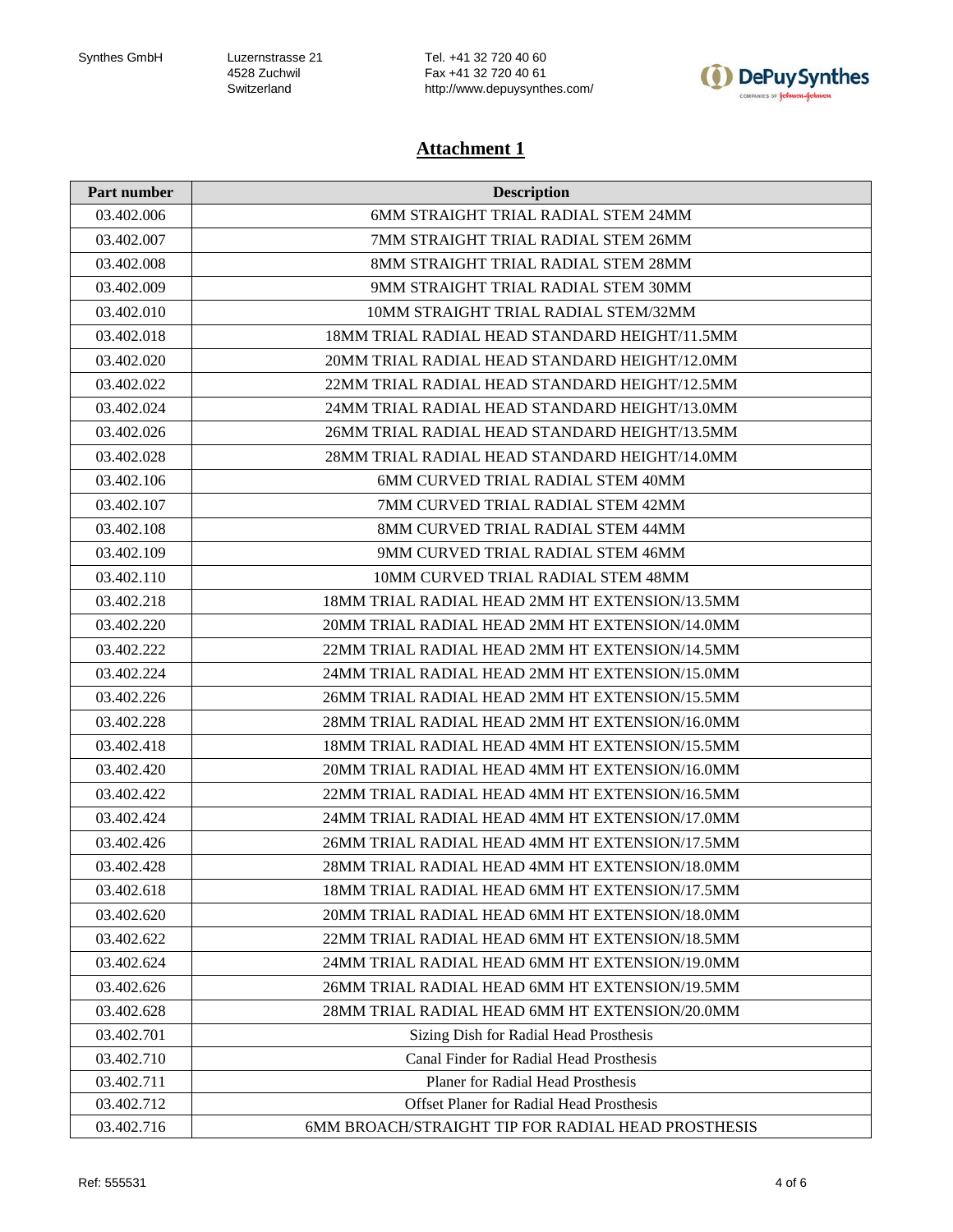Tel. +41 32 720 40 60 Fax +41 32 720 40 61 http://www.depuysynthes.com/



| Part number | <b>Description</b>                                               |
|-------------|------------------------------------------------------------------|
| 03.402.717  | 7MM BROACH/STRAIGHT TIP FOR RADIAL HEAD PROSTHESIS               |
| 03.402.718  | 8MM BROACH/STRAIGHT TIP FOR RADIAL HEAD PROSTHESIS               |
| 03.402.719  | 9MM BROACH/STRAIGHT TIP FOR RADIAL HEAD PROSTHESIS               |
| 03.402.720  | 10MM BROACH/STRAIGHT TIP FOR RADIAL HEAD PROSTHESIS              |
| 03.402.721  | 6MM BROACH/CURVED TIP FOR RADIAL HEAD PROSTHESIS                 |
| 03.402.722  | 7MM BROACH/CURVED TIP FOR RADIAL HEAD PROSTHESIS                 |
| 03.402.723  | 8MM BROACH/CURVED TIP FOR RADIAL HEAD PROSTHESIS                 |
| 03.402.724  | 9MM BROACH/CURVED TIP FOR RADIAL HEAD PROSTHESIS                 |
| 03.402.725  | 10MM BROACH/CURVED TIP FOR RADIAL HEAD PROSTHESIS                |
| 03.402.726  | 6MM OFFSET BROACH/STRAIGHT TIP FOR RADIAL HEAD PROSTHESIS        |
| 03.402.727  | 7MM OFFSET BROACH/STRAIGHT TIP FOR RADIAL HEAD PROSTHESIS        |
| 03.402.728  | <b>8MM OFFSET BROACH/STRAIGHT TIP FOR RADIAL HEAD PROSTHESIS</b> |
| 03.402.729  | 9MM OFFSET BROACH/STRAIGHT TIP FOR RADIAL HEAD PROSTHESIS        |
| 03.402.730  | 10MM OFFSET BROACH/STRGHT TIP FOR RADIAL HEAD PROSTHESIS         |
| 03.402.731  | 6MM OFFSET BROACH/CURVED TIP FOR RADIAL HEAD PROSTHESIS          |
| 03.402.732  | <b>7MM OFFSET BROACH/CURVED TIP FOR RADIAL HEAD PROSTHESIS</b>   |
| 03.402.733  | 8MM OFFSET BROACH/CURVED TIP FOR RADIAL HEAD PROSTHESIS          |
| 03.402.734  | 9MM OFFSET BROACH/CURVED TIP FOR RADIAL HEAD PROSTHESIS          |
| 03.402.735  | 10MM OFFSET BROACH/CURVED TIP FOR RADIAL HEAD PROSTHESIS         |
| 03.402.740  | STEM INSERTER/EXTRACTOR FOR RADIAL HEAD PROSTHESIS               |
| 03.402.741  | OFFSET STEM INSERTER/EXTRACTOR FOR RADIAL HEAD PROSTHESIS        |
| 03.402.744  | Impactor, convex, for Radial Head Prosthesis                     |
| 04.402.006S | 6MM TI STRAIGHT RADIAL STEM 24MM-STERILE                         |
| 04.402.007S | 7MM TI STRAIGHT RADIAL STEM 26MM-STERILE                         |
| 04.402.008S | 8MM TI STRAIGHT RADIAL STEM 28MM-STERILE                         |
| 04.402.009S | 9MM TI STRAIGHT RADIAL STEM 30MM-STERILE                         |
| 04.402.010S | 10MM TI STRAIGHT RADIAL STEM 32MM-STERILE                        |
| 04.402.026S | 6MM TI CURVED RADIAL STEM 40MM-STERILE                           |
| 04.402.027S | 7MM TI CURVED RADIAL STEM 42MM-STERILE                           |
| 04.402.028S | 8MM TI CURVED RADIAL STEM 44MM-STERILE                           |
| 04.402.029S | 9MM TI CURVED RADIAL STEM 46MM-STERILE                           |
| 04.402.030S | 10MM TI CURVED RADIAL STEM 48MM-STERILE                          |
| 09.402.018S | 18MM COCR RADIAL HEAD STANDARD HEIGHT/11.5MM-STERILE             |
| 09.402.020S | 20MM COCR RADIAL HEAD STANDARD HEIGHT/12.0MM-STERILE             |
| 09.402.022S | 22MM COCR RADIAL HEAD STANDARD HEIGHT/12.5MM-STERILE             |
| 09.402.024S | 24MM COCR RADIAL HEAD STANDARD HEIGHT/13.0MM-STERILE             |
| 09.402.026S | 26MM COCR RADIAL HEAD STANDARD HEIGHT/13.5MM-STERILE             |
| 09.402.028S | 28MM COCR RADIAL HEAD STANDARD HEIGHT/14.0MM-STERILE             |
| 09.402.218S | 18MM COCR RADIAL HEAD 2MM HT EXTENSION/13.5MM-STER               |
| 09.402.220S | 20MM COCR RADIAL HEAD 2MM HT EXTENSION/14.0MM-STER               |
| 09.402.222S | 22MM COCR RADIAL HEAD 2MM HT EXTENSION/14.5MM-STER               |
| 09.402.224S | 24MM COCR RADIAL HEAD 2MM HT EXTENSION/15.0MM-STER               |